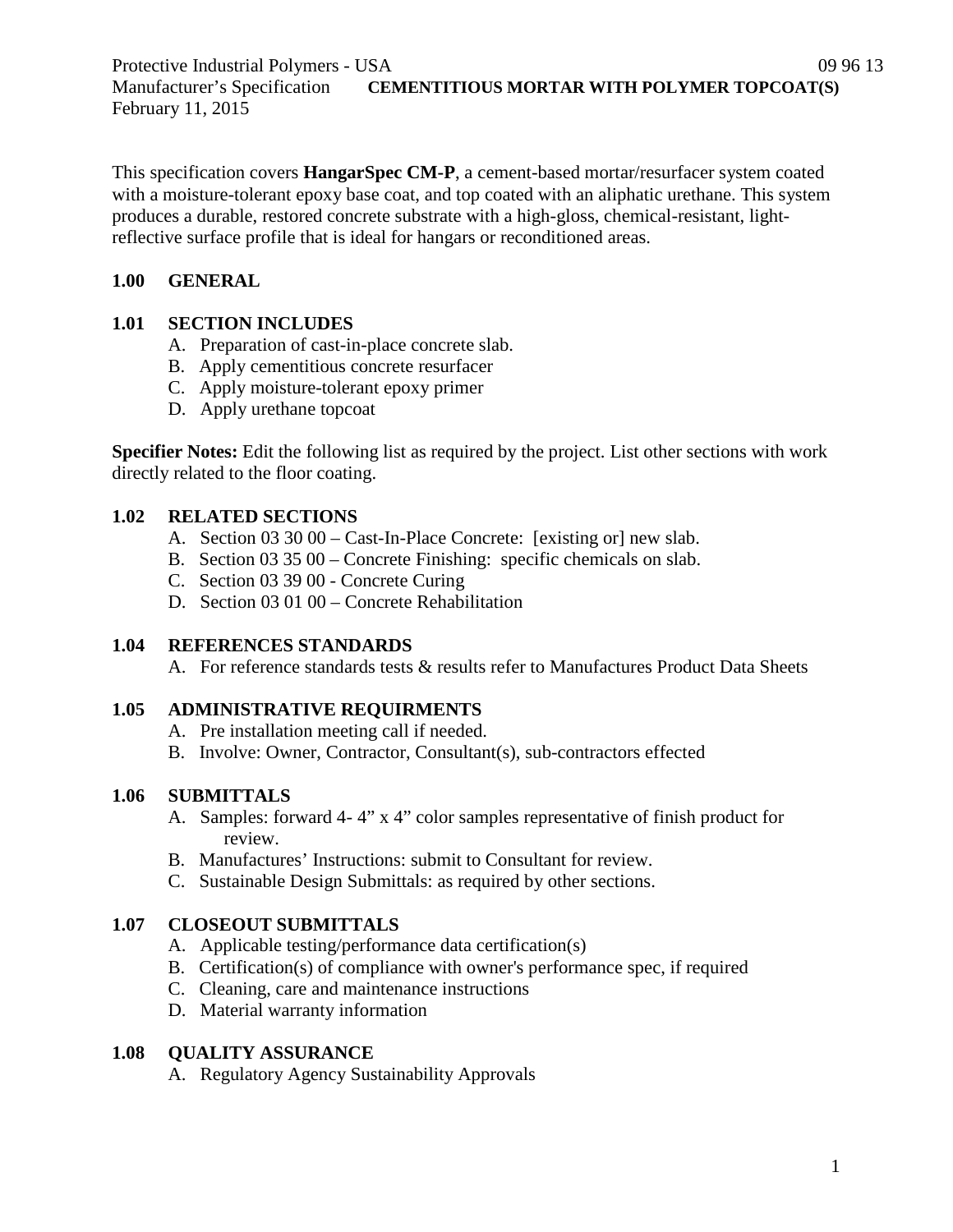February 11, 2015

- B. Applicator: Use applicator experienced in application of specified materials for a minimum of [5] [Five] years on projects of similar size and complexity. Provide list of completed projects including project name and location, name of architect, name of material manufacturer, and approximate quantity of materials applied.
- C. Applicator's Personnel: Employ only persons trained for application of specified materials.

## **1.09 DELIVERY, STORAGE, AND HANDLING**

- A. Delivery: Deliver materials to site in manufacturer's original, unopened containers and packaging, with labels clearly identifying product name, manufacturer, batch or lot number, and date of manufacture. Do not store in direct sunlight or high heat conditions.
- B. Packaging Waste Management
- C. Storage:
	- 1. Store materials in accordance with manufacturer's instructions.
	- 2. Keep containers sealed until ready for use.
	- 3. Do not subject material to excessive heat or freezing; do not apply material that has been subjected to excessive heat or freezing. Material subjected to excessive heat or freezing shall be separated from inventory and destroyed by mixing all three components. The solid reacted product shall be disposed of in environmentally sound and regulatory compliant manner.
	- 4. Shelf life: 1 year after date of manufacture, in unopened containers, under normal conditions.
- D. Handling: Protect materials during handling and application to prevent damage or contamination.
- E. Condition materials for use to  $65^{\circ}F 75^{\circ}F (18^{\circ}C 24^{\circ}C)$  for 24 hours prior to application.

# **1.11 SITE CONDITIONS**

- A. Ambient Conditions
	- 1. Do not apply materials if floor or air temperature is below  $65^{\circ}F(18^{\circ}C)$ .
	- 2. Do not apply materials if relative humidity is above 85 percent or within 5º of dew point at time of application.
- B. Existing Conditions
	- 1. Utilities, including electric, water, heat and finished lighting to be supplied by General Contractor.
	- 2. Maintain room temperature between  $65^{\circ}F 75^{\circ}F (18^{\circ}C 24^{\circ}C)$  for 48 hours before, during and 48 hours after installation, or until cured.
	- 3. At the time of application ensure the minimum substrate temperature is above  $60^{\circ}$ F (15<sup>o</sup>C) and the substrate temperature is 5<sup>o</sup>F (3<sup>o</sup>C) above the measured dew point at the time of application.
	- 4. Erect suitable barriers and post legible signs at points of entry to prevent traffic and trades from entering the work area during application and cure period of the floor.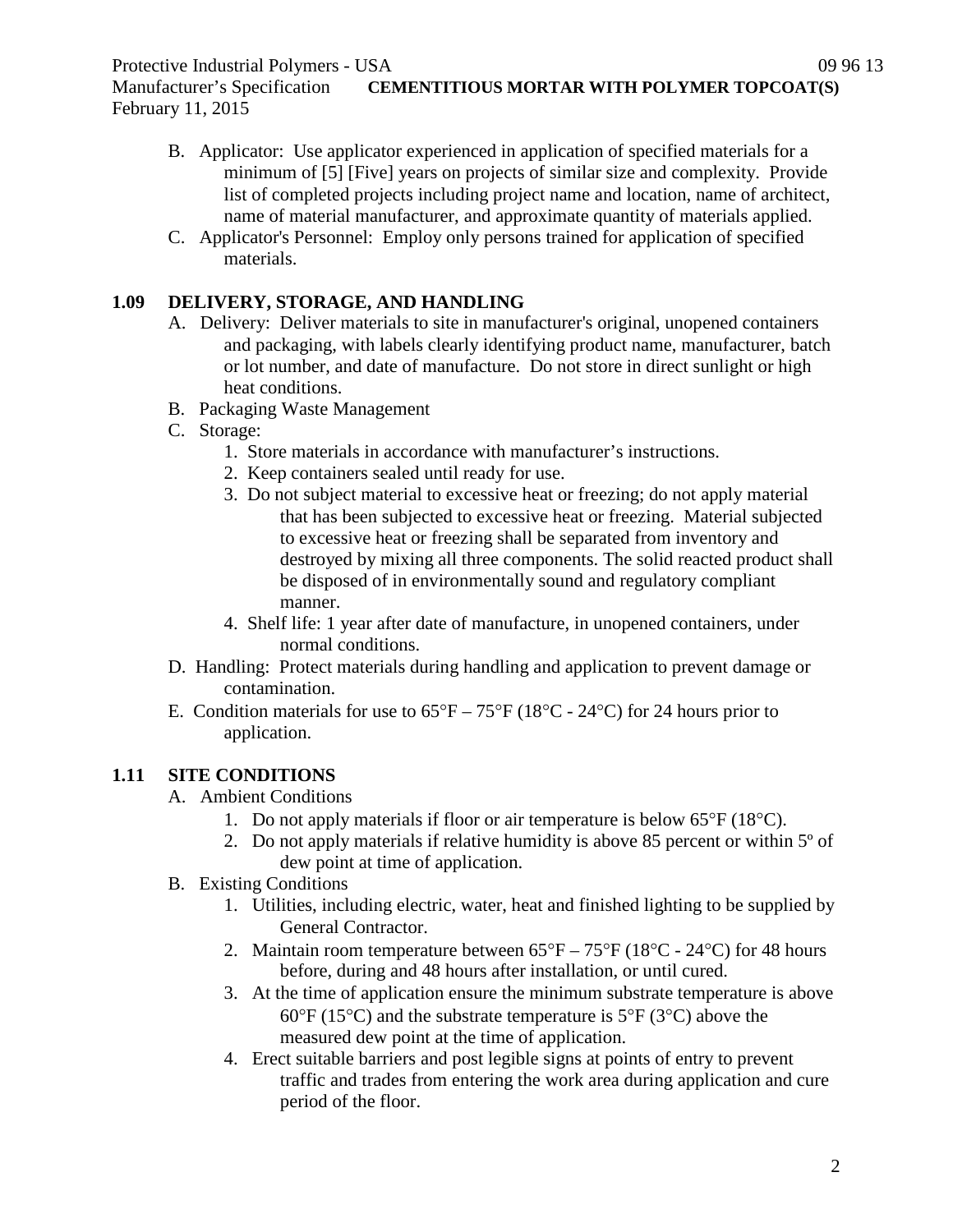5. Protection of finished floor from damage by subsequent trades shall be the responsibility of the General Contractor.

# **1.12 MANUFACTURER WARRANTY**

- A. Provide warranty covering materials for a period of [1] [one] year after date of installation
- B. Installer to provide suitable warranty covering workmanship

## **2.00 PRODUCTS**

#### **2.01 MANUFACTURER**

- A. Protective Industrial Polymers [www.protectpoly.com](http://www.protectpoly.com/) (866) 361-3331
- B. 7875 Bliss Parkway, North Ridgeville, Ohio 44039

# **2.02 MATERIALS**

- A. Protect Level-Cast Cementicious Resurfacer
- B. Protect 1200 WR Moisture-Tolerant Epoxy Primer
- C. Protect 2000 UR Urethane Topcoat

# **2.03 QUALITY CONTROL**

- A. Tests and Inspections: as required by Manufacturer.
- B. Non-Conforming Work: remove immediately and dispose off site.
- C. Coordination of Other Tests and Inspections

# **3.00 EXECUTION**

# **3.01 APPLICATOR**

A. Must be a recognized contractor of Protective Industrial Polymers

# **3.02 EXAMINATION**

# A. Substrate:

- 1. Free of curing membranes, silicate surface hardener, paint, or sealer and be structurally sound.
- 2. If you suspect concrete has been treated or sealed, proceed with complete removal process.
- 3. Consult your PIP representative for further instruction if silicate hardeners or membranes have been utilized.
- B. Moisture:
	- 1. Use only if the concrete has a maximum internal relative humidity of 85% using ASTM F2170.
- C. Vapor / Contamination:
	- 1. Testing for MVT does not guarantee against future problems.
	- 2. If there is no known vapor barrier or the vapor barrier is inadequate, there is an elevated risk of bond failure.

3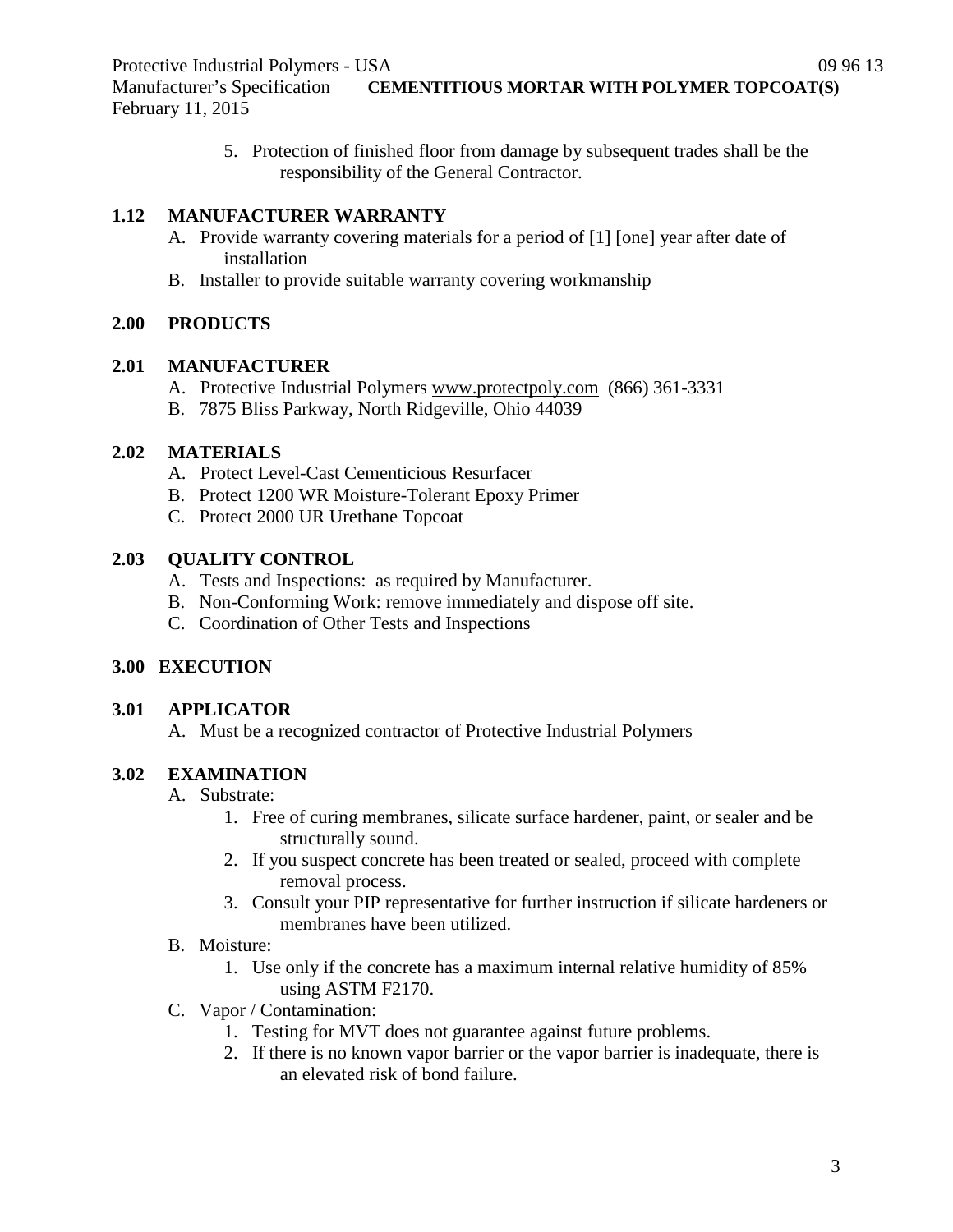Manufacturer's Specification **CEMENTITIOUS MORTAR WITH POLYMER TOPCOAT(S)** February 11, 2015

- 3. Other factors including the migration of oils, chemicals, excessive salts, or Alkali Silica Reaction (ASR) from the concrete from may also elevate the risk of adhesion difficulties.
- 4. Consult your PIP representative for approved mitigation treatments.
- D. Temperature:
	- 1. During the application and cure of the coating, the substrate temperature, material temperature and room conditions must be maintained between 18˚C (65˚F) and 32˚C (90˚F).
- E. Humidity:
	- 1. Relative Humidity (RH) should be limited to 30-80%.
	- 2. DO NOT apply coatings unless the surface temperature is more than five degree over the dew point.

# **3.03 PREPARATION**

- A. Remove surface dirt, grease, oil, and contaminates by detergent scrubbing and rinse with clean (clear) water.
- B. Mechanical Preparation: Blasting or grinding the surface is the preferred method of preparation.
- C. The success of industrial diamond grinding as a concrete preparation method will vary depending on technique and the hardness of the concrete.

# **3.04 JOINTS**

- A. All non moving joints (control joints) may be filled with a semi-rigid joint compound such as Protect JF-Epoxy or Protect JF-Polyurea.
- B. Construction joints may need to be re-built and re-cut depending on conditions.
- C. Isolation or expansion joints should be left uncoated.

# **3.05 MIXING**

- A. Mix material in appropriate vessel as stated in the product's corresponding Technical Data Sheet.
- B. Mix material as directed in the product's corresponding Technical Data Sheet.

# **3.06 APPLICATION EQUIPMENT**

- A. Protective equipment and clothing as called for in the MSDS
- B. Jiffy® Mixer Blade model ES
- C. Clean container for mixing material
- D. Low speed high torque drill motor
- E. High quality short nap roller covers  $-1/4 3/8$  inch nap
- F. Application squeegee
- G. Screed or Cam Rake
- H. Loop and porcupine roller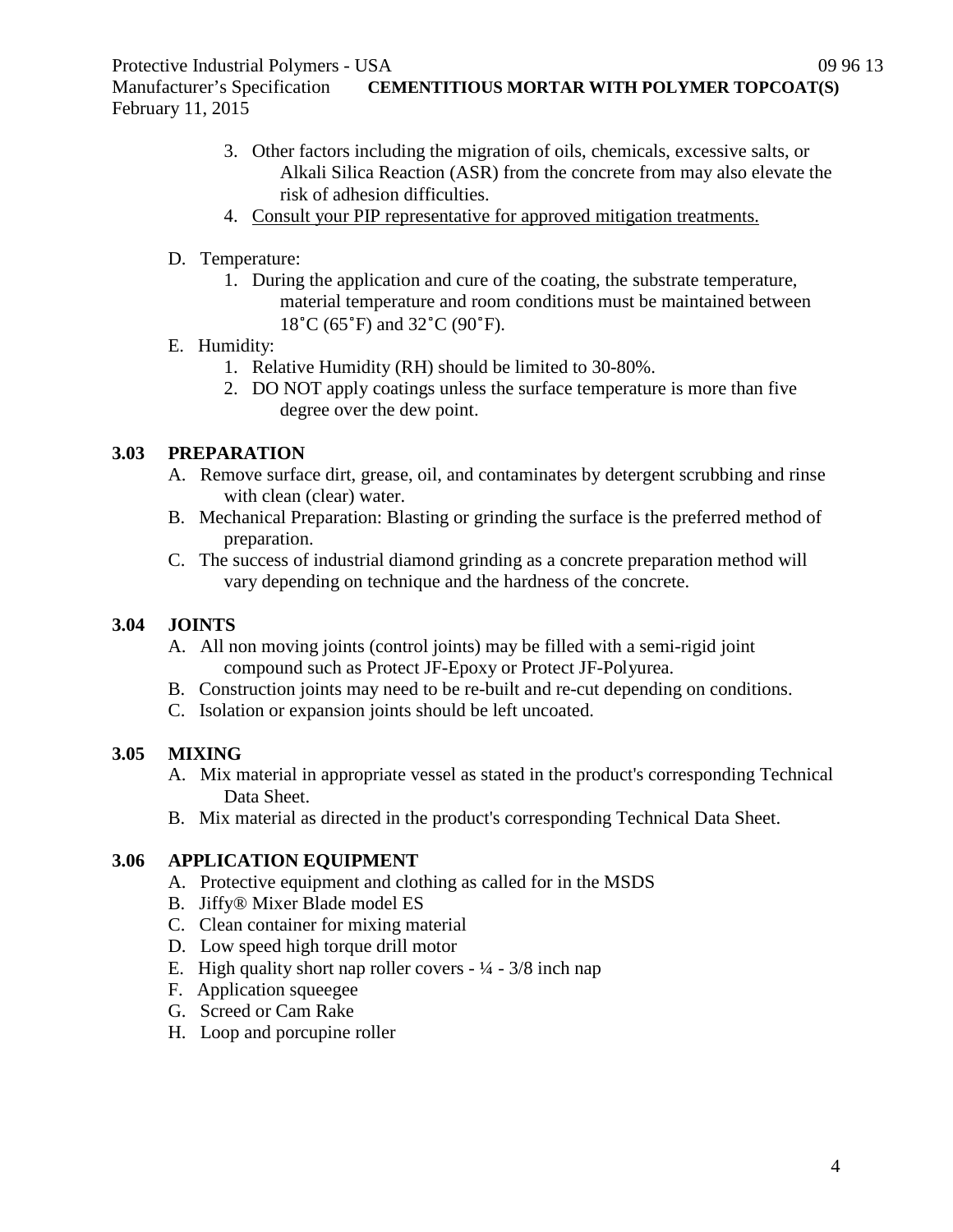Manufacturer's Specification **CEMENTITIOUS MORTAR WITH POLYMER TOPCOAT(S)** February 11, 2015

# **3.07 APPLICATION**

- A. Protect Levelcast Cementicious Resurfacer
	- 1. Apply the properly mixed material to the substrate using a screed or cam rake. Level material with a loop roller and final roll with a porcupine roller.
- B. Protect 1200-WR Moisture tolerant waterbased epoxy coating.
	- 1. Apply the properly mixed basecoat to the substrate using a notched squeegee and level uniformly with a non shed 3/8" roller.
- C. Protect 2000 UR- urethane topcoat.
	- 1. Apply the properly mixed basecoat to the substrate using a notched roller pan and non shed 3/8" roller.
- D. Tolerances:
	- 1. HangarSpec CM-P: ¼"

## **3.08 SPEADING RATE**

- A. Cementicous Resurfacer- is applied at  $\frac{1}{4}$ " (6.41 SF/gal).
- B. Moisture Tolerant Epoxy Base Coat is applied at 6 mils (267 SF/gal).
	- 1. The best practice is to measure and grid the floor to be sure of consistent application rate.
- C. Urethane Top Coat is applied at 3.5-6 mils (267-458 SF/gal).
	- 1. The best practice is to measure and grid the floor to be sure of consistent application rate.
	- 2. Material applied at inconsistent thickness will result in a varied degree of gloss and texture.

#### **3.09 CURING**

- A. Allow the coating to cure (dry) for a minimum 24 hours after application at 24˚C (75˚F) and 50% RH before opening the floor to light traffic, allow more time for low temperatures and higher humidity or for heavier traffic.
- B. Full coating properties mat take up to 7 days to develop.

# **3.10 REPAIR**

A. Repair gouges, chip outs, and scratches as soon as possible to prevent moisture and chemical under cutting and permanent damage to the floor coating.

#### **3.11 RECOAT**

- A. Refer to appropriate product's Technical Data Sheet for recoat timetables and allowable recoat parameters as presented by the manufacturer.
- B. If the re-coat window has expired, the prior cured coating surface must be sanded with 100 grit sand paper or sanding screen installed on a swing-type floor buffer.
- C. Sand to a uniform dulled surface.
- D. Remove all sanding debris with a vacuum and damp mop.
- E. Scrub with detergent and rinse with clean (clear) water.
- F. Surface must be dry before recoating.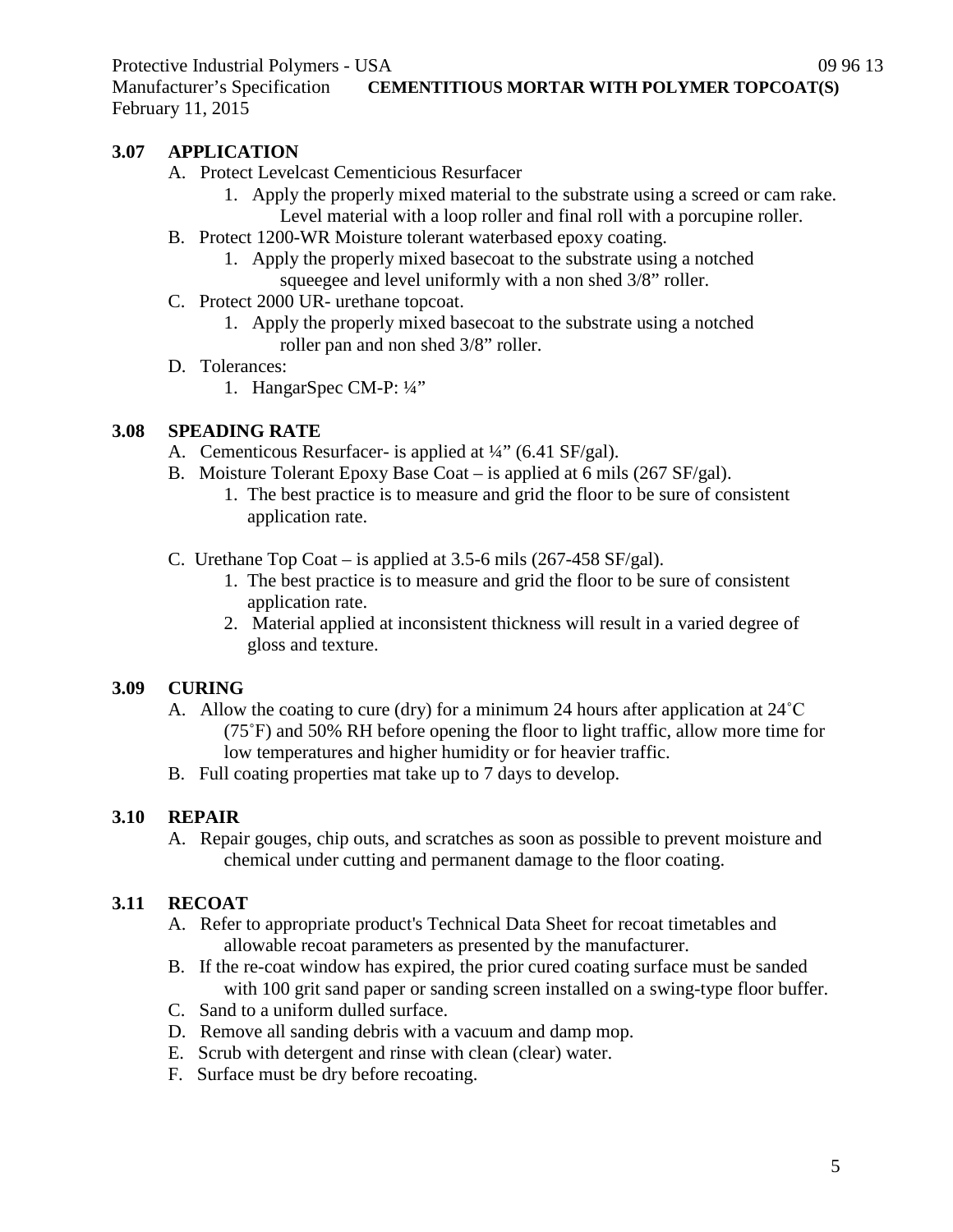# **3.12 SITE QUALITY CONTROL**

- A. Site Tests and Inspections: per manufacturer's guidelines
- B. Non-Conforming Work: remove immediately and dispose off site

# **3.13 ADJUSTING**

A. Permitted only upon manufacturer's approval in writing

# **3.14 CLEANING**

- A. Remove masking, draping, and other protection from adjacent surfaces.
- B. Remove remaining materials and debris from job site and dispose of them according with local rules and regulations. Leave area in clean condition free of debris.

# **3.15 CLOSEOUT ACTIVITIES**

- A. Notify manufacturer of completion of installation
- B. Forward operation and maintenance data to owner/owner's rep
- C. Forward effective warranty date and information to owner/owner's rep

# **3.16 PROTECTION**

- A. Pointed items or heavy items dropped on the floor may cause chipping or concrete pop out damage.
- B. Plasticizer migration from rubber tires can permanently stain the floor coating.
- C. If a rubber tire is planned to set on the floor for a long period of time, place a piece of acrylic sheet between the tire and the floor to prevent tire staining.
- D. Rubber burns from quick stops and starts from lift trucks can heat the coating to its softening point causing permanent damage and marking.

# **3.17 MAINTENANCE**

- A. Allow floor coating to cure at least one week before cleaning by mechanical means (IE: sweeper, scrubber, disc buffer).
- B. Increased life of the floor will be seen with proper maintenance and will help maintain a fresh appearance of your new Protective Industrial Polymers floor.
- C. Regularly sweep to avoid ground in dirt and grit which can quickly dull the finish, decreasing the life of the coating.
- D. Spills should be removed quickly as certain chemicals may stain and can permanently damage the finish.
- E. Only soft nylon brushes or white pads should be used on your new floor coating. Premature loss of gloss can be caused by hard abrasive bristle Polypropylene (Tynex®) brushes.
- F. Heavy objects dragged across the surface will scratch all floor coatings. Avoid gouging or scratching the surface.